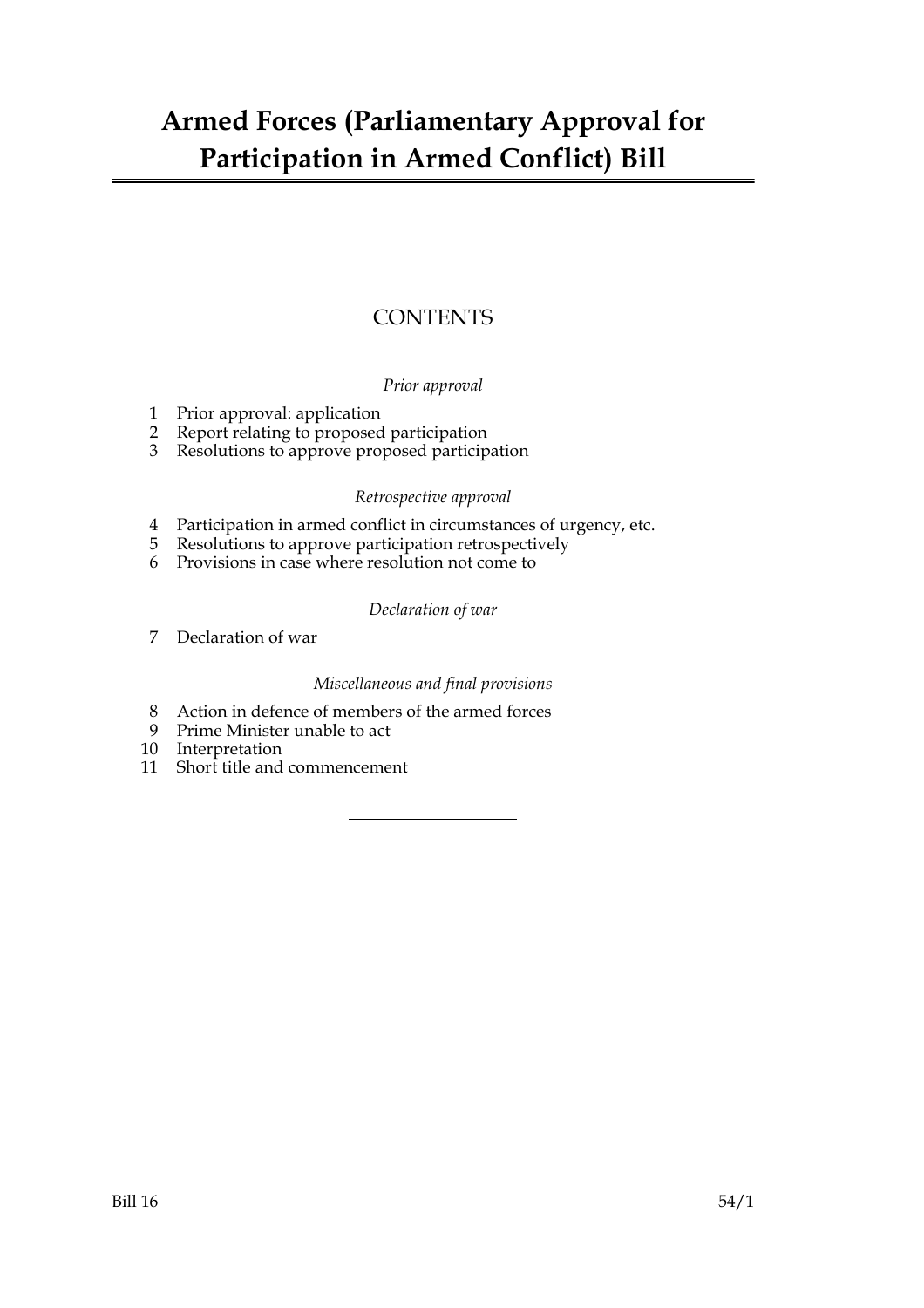# A **BILL**

TO

Require parliamentary approval for the participation of Her Majesty's armed forces in armed conflict and for a declaration of war; and for connected purposes.

E IT ENACTED by the Queen's most Excellent Majesty, by and with the advice and consent of the Lords Spiritual and Temporal, and Commons, in this present Parliament assembled, and by the authority of the same, as follows: - $B_{\text{p}}$ 

#### *Prior approval*

#### **1 Prior approval: application**

- (1) When subsection (2) applies, it shall be unlawful for Her Majesty's armed forces to participate in armed conflict unless each House of Parliament has approved such participation by means of a resolution in accordance with the provisions of section 3(1).
- (2) This subsection applies when—
	- (a) the Prime Minister proposes that Her Majesty's armed forces should participate in armed conflict, and
	- (b) section 4(1) does not apply or the provisions of section 6 are not relevant. *10*

#### **2 Report relating to proposed participation**

When section 1(2) applies, the Prime Minister shall lay before each House of Parliament a report setting out—

- (a) the reasons for the proposed participation;
- (b) the legal authority for the proposed participation; and
- (c) such information as he considers it appropriate to make public about—
	- (i) the expected geographical extent of the participation,
	- (ii) the expected duration of the participation, and
	- (iii) the particular bodies of Her Majesty's armed forces that are expected to participate. *20*

*5*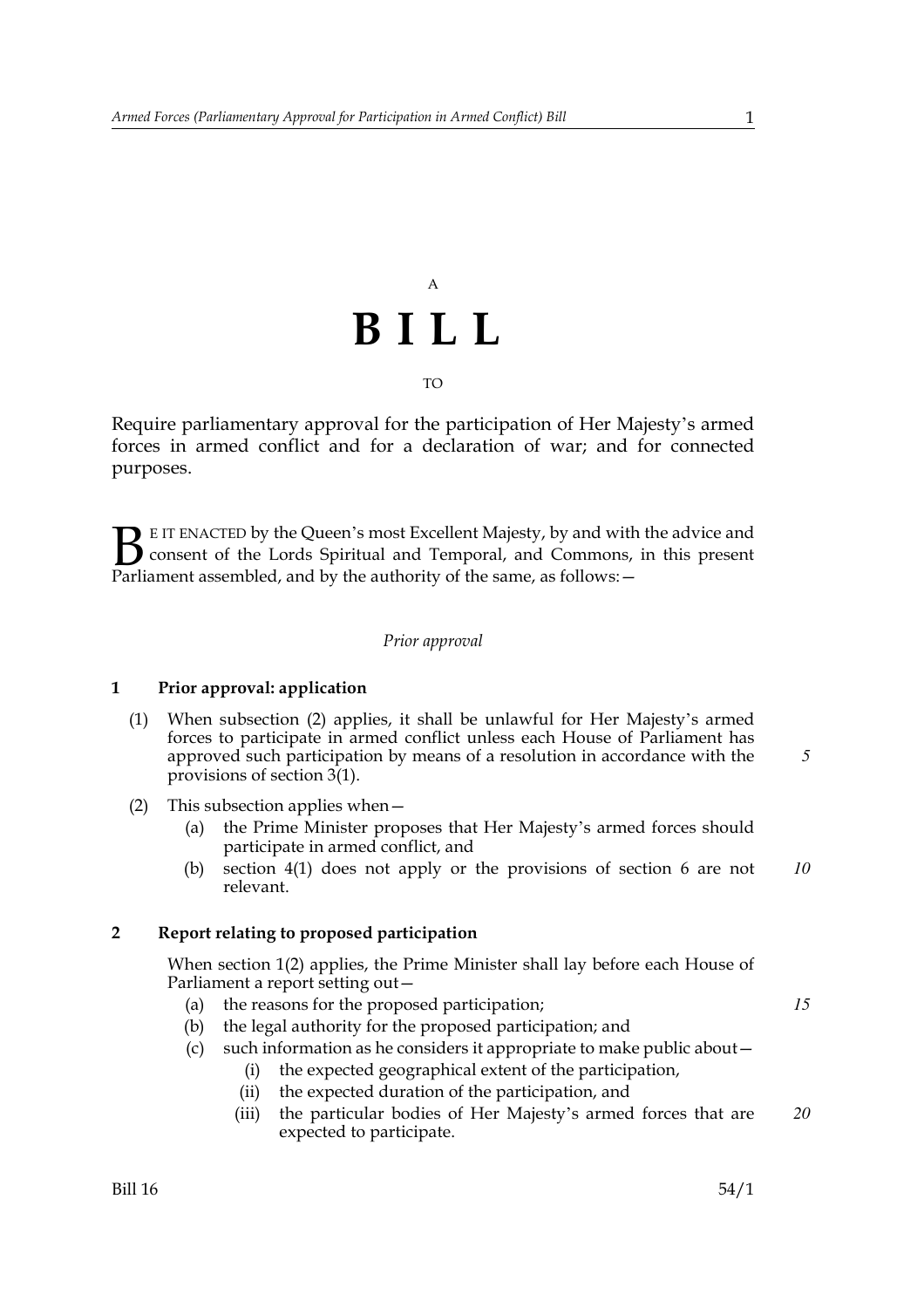### **3 Resolutions to approve proposed participation**

- (1) A resolution of either House of Parliament under this section shall be expressed in the form of approval of a report laid before each House of Parliament under section 2.
- (2) A motion for a resolution under this section in the House of Commons shall be made by the Prime Minister. *5*

#### *Retrospective approval*

#### **4 Participation in armed conflict in circumstances of urgency, etc.**

- (1) This subsection applies when—
	- (a) participation by Her Majesty's armed forces in an armed conflict has begun before the commencement of this Act, or *10*
	- (b) the Prime Minister has decided that participation by Her Majesty's armed forces in an armed conflict is a matter of urgency and should begin before the steps required under sections 2 and 3 could be taken and has announced that decision in public in such manner as he thinks fit. *15*
- (2) If, when the Prime Minister makes an announcement in accordance with subsection (1)(b), Parliament stands prorogued to a day after the end of the period of five days beginning with the date on which the decision is made, Her Majesty shall by proclamation under the Meeting of Parliament Act 1797 (c. 127) require Parliament to meet on a specified day within that period.
- (3) If, when the Prime Minister makes an announcement in accordance with subsection (1)(b), the House of Commons stands adjourned to a day after the end of the period of five days beginning with the date on which the decision is made, the Speaker shall arrange for the House to meet on a day during that period. *25*
- (4) If, when the Prime Minister makes an announcement in accordance with subsection (1)(b), the House of Lords stands adjourned to a day after the end of the period of five days beginning with the date on which the decision is made, the Lord Chancellor shall arrange for the House to meet on a day during that period.
- (5) In subsections (3) and (4), a reference to the Speaker or the Lord Chancellor includes a reference to a person authorised by Standing Orders of the House of Commons or of the House of Lords to act in place of the Speaker or of the Lord Chancellor in respect of the recall of the House during adjournment.
- (6) When subsection (1) applies in the case of participation in a particular armed conflict, the Prime Minister shall, as soon as is reasonably practicable after making the announcement, lay before each House of Parliament a report setting out—
	- (a) the reasons for that participation;
	- (b) the legal authority for that participation; and
	- (c) such information as he considers it appropriate to make public about—
		- (i) the expected geographical extent of that participation,
		- (ii) the expected duration of that participation, and

*35*

*40*

*30*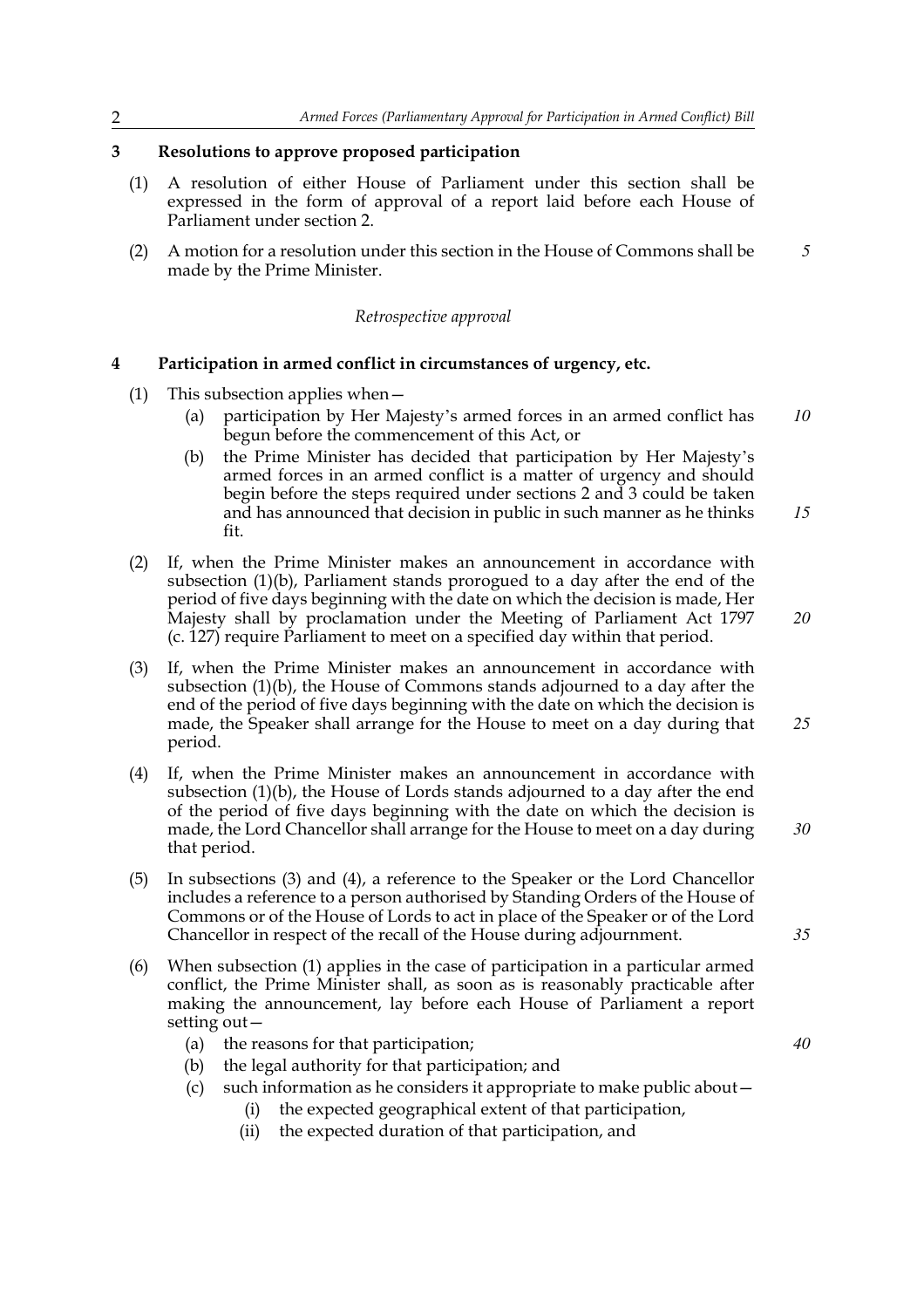(iii) the particular bodies of Her Majesty's armed forces that are participating or are expected to participate.

#### **5 Resolutions to approve participation retrospectively**

- (1) When section 4(1) applies and the Prime Minister has laid a report before each House of Parliament under subsection (6) of that section, he shall as soon as is reasonably practicable thereafter make a motion for a resolution in the House of Commons under this section.
- (2) When section 4(1) applies and the Prime Minister has laid a report before each House of Parliament under subsection (6) of that section, a Minister of the Crown shall as soon as is reasonably practicable thereafter make a motion for a resolution in the House of Lords under this section.
- (3) A resolution of either House of Parliament under this section shall be expressed in the form of approval of a report laid before each House of Parliament under section 4(6).

#### **6 Provisions in case where resolution not come to**

- $(1)$  When
	- (a) a report has been laid before each House of Parliament under section 4(6), and
	- (b) either House of Parliament has not come to a resolution in accordance with the provisions of section 5 within a period of ten days beginning with the day on which the report is laid before each House of Parliament under section 4(6),

the continued participation of Her Majesty's armed forces in the armed conflict to which the report relates shall cease to be lawful at the end of a period of thirty days unless the condition in subsection (2) or subsection (3) applies.

- (2) The condition in this subsection is that the continued participation of Her Majesty's armed forces for a period longer than the period of thirty days specified in subsection (1) is, in the opinion of the Prime Minister, necessary as a precursor to the withdrawal of those armed forces from participation in the armed conflict.
- (3) This subsection applies when—
	- (a) a report has been laid before each House of Parliament under section 4(6),
	- (b) either House of Parliament has not come to a resolution in accordance with the provisions of section 5(3) within a period of ten days beginning with the day on which the report specified in paragraph (a) was laid before each House of Parliament,
	- (c) the Prime Minister, within a period of twenty days beginning with the day on which the report specified in paragraph (a) was laid before each House of Parliament, has laid before each House of Parliament a further report, and
	- (d) each House of Parliament, within a period of ten days beginning with the day on which the further report under paragraph (c) is laid before each House of Parliament, has come to a resolution under subsection (5).
- (4) A further report under subsection  $(3)(c)$  shall set out –

*10*

*5*

*20*

*15*

*25*

*30*

*35*

*40*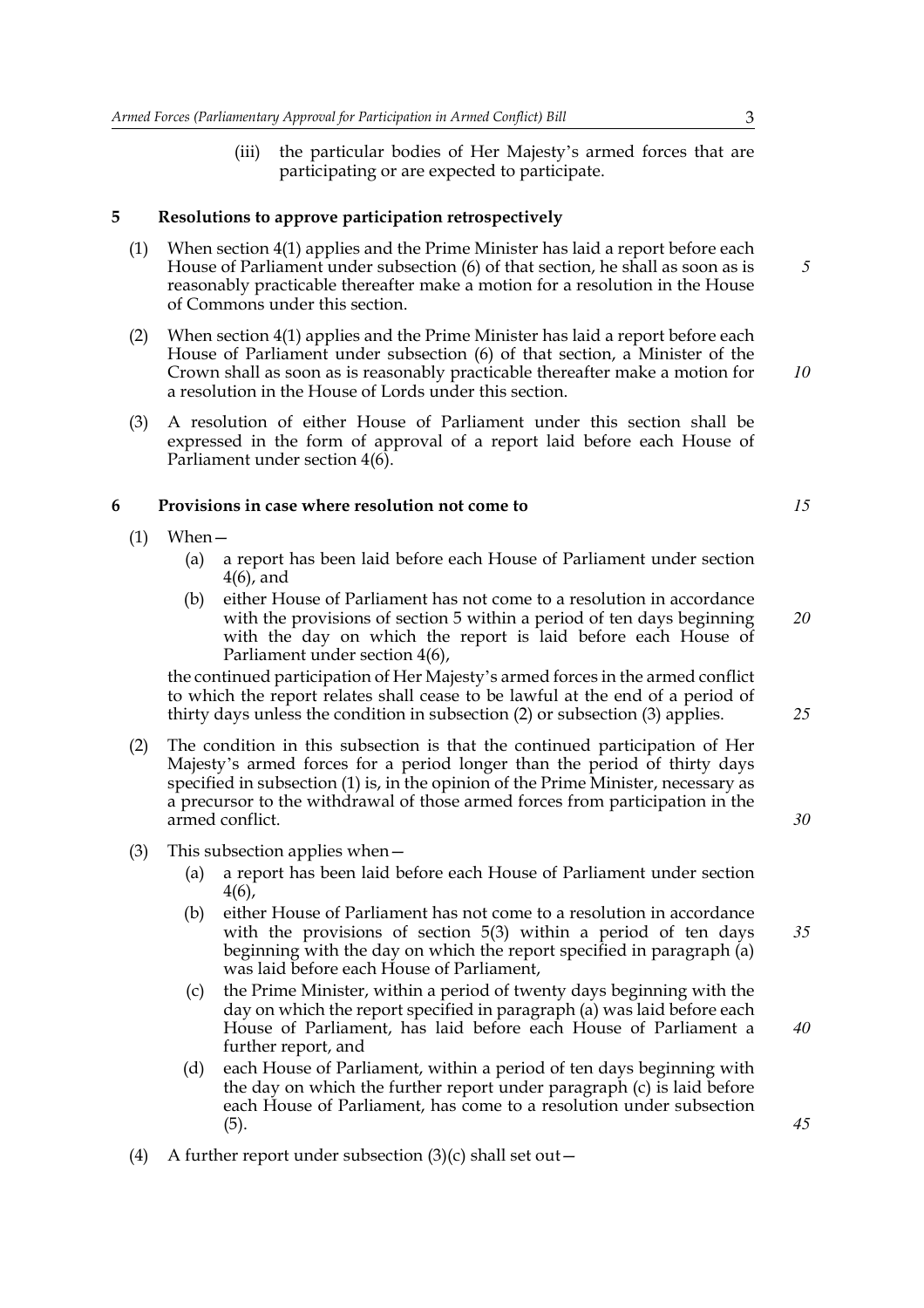- (a) the reasons for the continued participation;
- (b) the legal authority for that participation; and
- (c) such information as he considers it appropriate to make public about—
	- (i) the expected geographical extent of that participation,
	- (ii) the expected duration of that participation, and
	- (iii) the particular bodies of Her Majesty's armed forces that are participating or are expected to participate.
- (5) A resolution of either House of Parliament under this subsection shall be expressed in the form of approval of a report laid before each House of Parliament under subsection  $(3)(d)$ .
- (6) A motion for a resolution under subsection (5) in the House of Commons shall be made by the Prime Minister.

#### *Declaration of war*

#### **7 Declaration of war**

No declaration of war shall be made by or on behalf of the United Kingdom unless— *15*

- (a) the proposal to declare war is contained in a report which has been laid before each House of Parliament under section 2, 4(6) or 6(3)(c), and
- (b) each House of Parliament has come to a resolution in relation to that report in accordance with the provisions of section  $3(1)$ ,  $5(3)$  or  $6(3)(d)$ .

# *20*

*25*

*30*

#### *Miscellaneous and final provisions*

#### **8 Action in defence of members of the armed forces**

- (1) Nothing in this Act shall prevent or make illegal the taking of action by members of Her Majesty's armed forces where both the condition in subsection (2) and the condition in subsection (3) are met.
- (2) The condition in this subsection is that the action is taken—
	- (a) following a lawful command, or
	- (b) in accordance with lawful rules of engagement.
- (3) The condition in this subsection is that the action is taken in the immediate defence of members of Her Majesty's armed forces.

#### **9 Prime Minister unable to act**

Where the Prime Minister is unable to act under this Act for any reason his functions may be undertaken by the Secretary of State.

#### **10 Interpretation**

 $(1)$  In this Act –

"the Additional Protocols of 1977" means—

(a) the Protocol, additional to the Geneva Conventions of 12 August 1949, relating to the Protection of Victims of International Armed Conflicts (Protocol I) done on 10 June 1977, *5*

*10*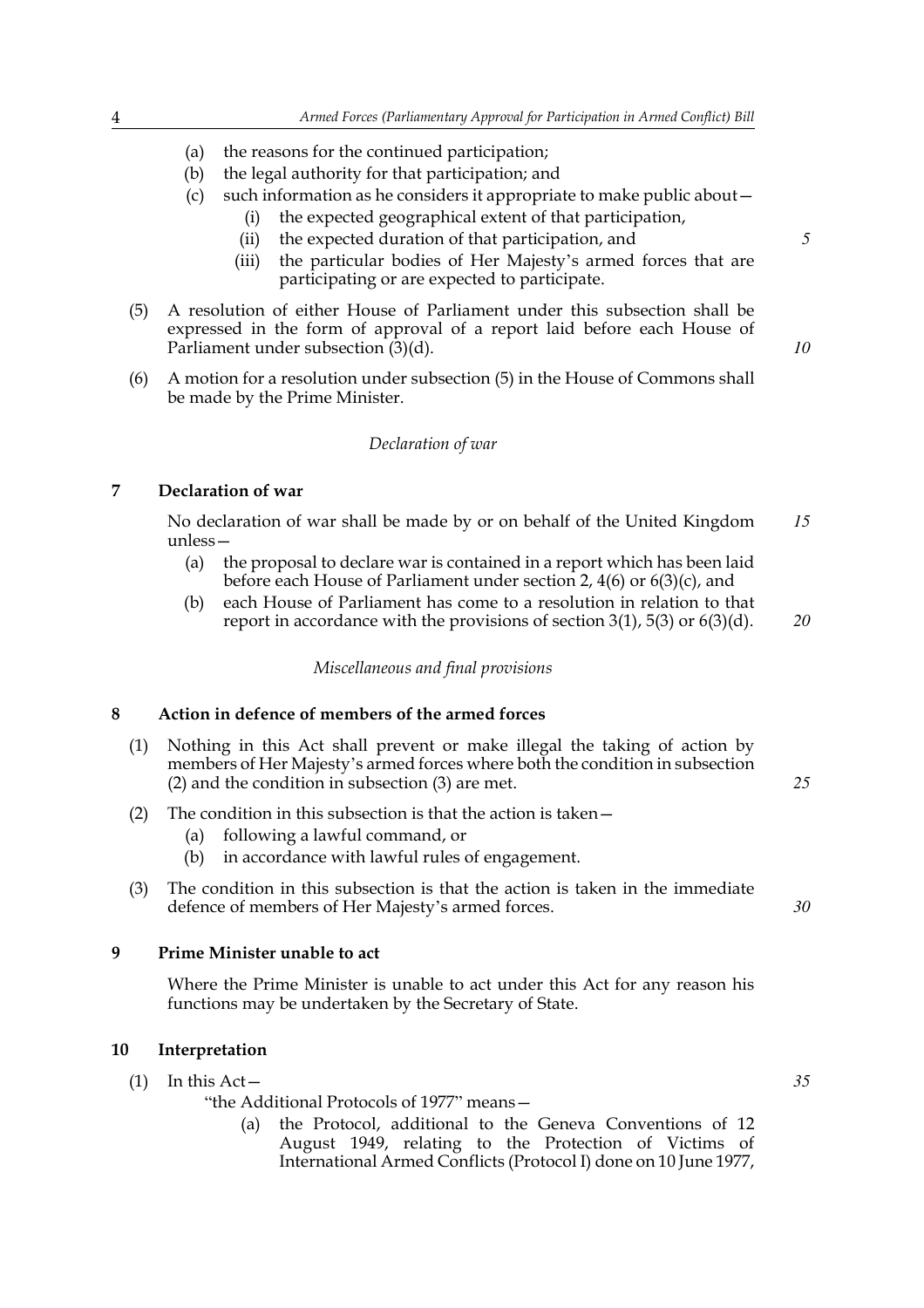the text of which is set out in the Schedule 5 to the Geneva Conventions Act 1957 (c. 52), and

(b) the Protocol, additional to the Geneva Conventions of 12 August 1949, relating to the Protection of Victims of Non-International Armed Conflicts (Protocol II) done on 10 June 1977, the text of which is set out in Schedule 6 to the Geneva Conventions Act 1957 (c. 52);

"armed conflict" means any use of force which gives rise, or may give rise, to a situation of armed conflict to which the Geneva Conventions of 1949 or the Additional Protocols of 1977 apply;

- "the Geneva Conventions of 1949" has the same meaning as "the scheduled conventions" in section 7(1) of the Geneva Conventions Act 1957;
- "Her Majesty's armed forces" means—
	- (a) regular services, or
	- (b) the reserve forces;
- "regular services" means the Royal Navy, the Royal Marines, the regular army or the regular air force;

"the reserve forces" has the same meaning as in section  $1(2)$  of the Reserve Forces Act 1996 (c. 14) (power to maintain the reserve forces).

- (2) In calculating any period of days for the purposes of this Act, no regard shall be had to any day during a period which—
	- (a) begins with the day of the dissolution of Parliament, and
	- (b) ends with the day of the first meeting of Parliament thereafter.

#### **11 Short title and commencement**

- (1) This Act may be cited as the Armed Forces (Parliamentary Approval for Participation in Armed Conflict) Act 2005.
- (2) This Act shall come into force at the end a period of two months beginning with the day on which this Act is passed.

*5*

*10*

*15*

*20*